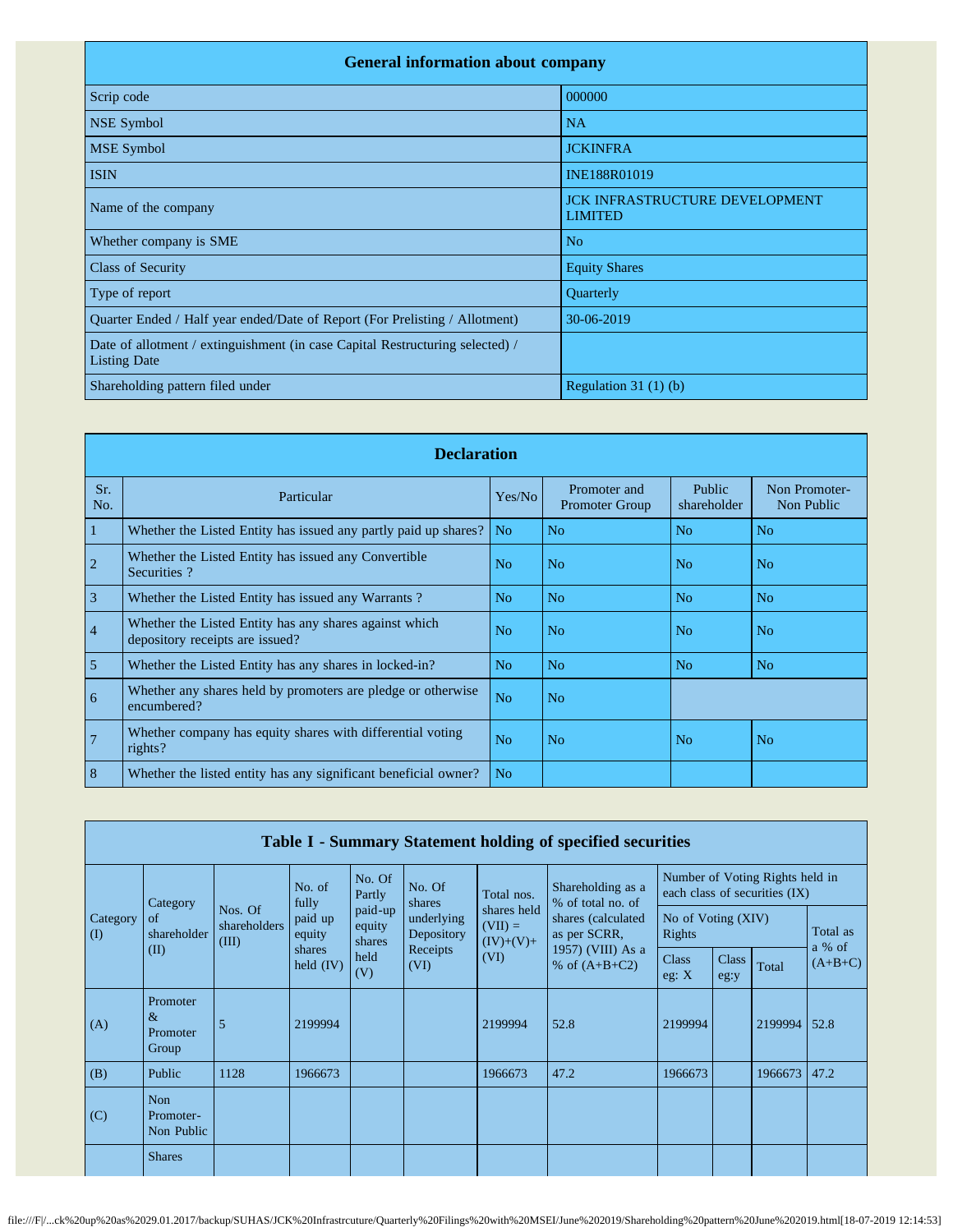| (C1) | underlying<br><b>DRs</b>                              |      |         |  |         |     |         |             |  |
|------|-------------------------------------------------------|------|---------|--|---------|-----|---------|-------------|--|
| (C2) | <b>Shares</b><br>held by<br>Employee<br><b>Trusts</b> |      |         |  |         |     |         |             |  |
|      | Total                                                 | 1133 | 4166667 |  | 4166667 | 100 | 4166667 | 4166667 100 |  |

|          |                                                |                                                                                          |                                                                             |                                                           | Table I - Summary Statement holding of specified securities                              |            |                                                         |                         |                                                         |                                                                         |
|----------|------------------------------------------------|------------------------------------------------------------------------------------------|-----------------------------------------------------------------------------|-----------------------------------------------------------|------------------------------------------------------------------------------------------|------------|---------------------------------------------------------|-------------------------|---------------------------------------------------------|-------------------------------------------------------------------------|
| Category | Category<br>of<br>shareholder<br>(II)          | No. Of<br><b>Shares</b><br>Underlying<br>Outstanding<br>convertible<br>securities<br>(X) | No. of<br><b>Shares</b><br>Underlying<br>Outstanding<br>Warrants<br>$(X_i)$ | No. Of Shares<br>Underlying<br>Outstanding<br>convertible | Shareholding, as a %<br>assuming full<br>conversion of<br>convertible securities (       |            | Number of<br>Locked in<br>shares (XII)                  | <b>Shares</b><br>(XIII) | Number of<br>pledged or<br>otherwise<br>encumbered      | Number of<br>equity shares<br>held in<br>dematerialized<br>form $(XIV)$ |
| $\rm(D)$ |                                                |                                                                                          |                                                                             | securities and<br>No. Of<br>Warrants (Xi)<br>(a)          | as a percentage of<br>diluted share capital)<br>$(XI)=(VII)+(X)$ As a<br>% of $(A+B+C2)$ | No.<br>(a) | As a<br>$%$ of<br>total<br><b>Shares</b><br>held<br>(b) | No.<br>(a)              | As a<br>$%$ of<br>total<br><b>Shares</b><br>held<br>(b) |                                                                         |
| (A)      | Promoter<br>$\&$<br>Promoter<br>Group          |                                                                                          |                                                                             |                                                           | 52.8                                                                                     |            |                                                         |                         |                                                         | 2199994                                                                 |
| (B)      | Public                                         |                                                                                          |                                                                             |                                                           | 47.2                                                                                     |            |                                                         |                         |                                                         | 92079                                                                   |
| (C)      | <b>Non</b><br>Promoter-<br>Non Public          |                                                                                          |                                                                             |                                                           |                                                                                          |            |                                                         |                         |                                                         |                                                                         |
| (C1)     | <b>Shares</b><br>underlying<br><b>DRs</b>      |                                                                                          |                                                                             |                                                           |                                                                                          |            |                                                         |                         |                                                         |                                                                         |
| (C2)     | Shares held<br>by<br>Employee<br><b>Trusts</b> |                                                                                          |                                                                             |                                                           |                                                                                          |            |                                                         |                         |                                                         |                                                                         |
|          | Total                                          |                                                                                          |                                                                             |                                                           | 100                                                                                      |            |                                                         |                         |                                                         | 2292073                                                                 |

| Table II - Statement showing shareholding pattern of the Promoter and Promoter Group |                                                                                      |                                  |                                                                |                                                          |                                                                  |                                                                  |                                                                                                             |                                                                  |               |         |                                 |
|--------------------------------------------------------------------------------------|--------------------------------------------------------------------------------------|----------------------------------|----------------------------------------------------------------|----------------------------------------------------------|------------------------------------------------------------------|------------------------------------------------------------------|-------------------------------------------------------------------------------------------------------------|------------------------------------------------------------------|---------------|---------|---------------------------------|
|                                                                                      |                                                                                      |                                  | No. of<br>fully<br>paid up<br>equity<br>shares<br>held<br>(IV) | No.<br>Of                                                |                                                                  |                                                                  | <b>Shareholding</b><br>as $a \%$ of                                                                         | Number of Voting Rights held in<br>each class of securities (IX) |               |         |                                 |
| Sr.                                                                                  | Category $\&$<br>Name of the<br>Shareholders (I)                                     | Nos. Of<br>shareholders<br>(III) |                                                                | Partly<br>paid-<br>up<br>equity<br>shares<br>held<br>(V) | No. Of<br>shares<br>underlying<br>Depository<br>Receipts<br>(VI) | Total nos.<br>shares<br>held (VII)<br>$=$<br>$(IV)+(V)+$<br>(VI) | total no. of<br>shares<br><i>(calculated)</i><br>as per<br>SCRR.<br>1957) (VIII)<br>As a % of<br>$(A+B+C2)$ | No of Voting (XIV)<br>Rights                                     |               |         | Total<br>as a %                 |
|                                                                                      |                                                                                      |                                  |                                                                |                                                          |                                                                  |                                                                  |                                                                                                             | Class eg:<br>X                                                   | Class<br>eg:y | Total   | of<br>Total<br>Voting<br>rights |
| $\mathbf{A}$                                                                         | Table II - Statement showing shareholding pattern of the Promoter and Promoter Group |                                  |                                                                |                                                          |                                                                  |                                                                  |                                                                                                             |                                                                  |               |         |                                 |
| (1)                                                                                  | Indian                                                                               |                                  |                                                                |                                                          |                                                                  |                                                                  |                                                                                                             |                                                                  |               |         |                                 |
| (a)                                                                                  | Individuals/Hindu<br>undivided Family                                                | $\overline{5}$                   | 2199994                                                        |                                                          |                                                                  | 2199994                                                          | 52.8                                                                                                        | 2199994                                                          |               | 2199994 | 52.8                            |
| Sub-Total $(A)(1)$                                                                   |                                                                                      | 5                                | 2199994                                                        |                                                          |                                                                  | 2199994                                                          | 52.8                                                                                                        | 2199994                                                          |               | 2199994 | 52.8                            |
| (2)                                                                                  | Foreign                                                                              |                                  |                                                                |                                                          |                                                                  |                                                                  |                                                                                                             |                                                                  |               |         |                                 |
| Total Shareholding of                                                                |                                                                                      |                                  |                                                                |                                                          |                                                                  |                                                                  |                                                                                                             |                                                                  |               |         |                                 |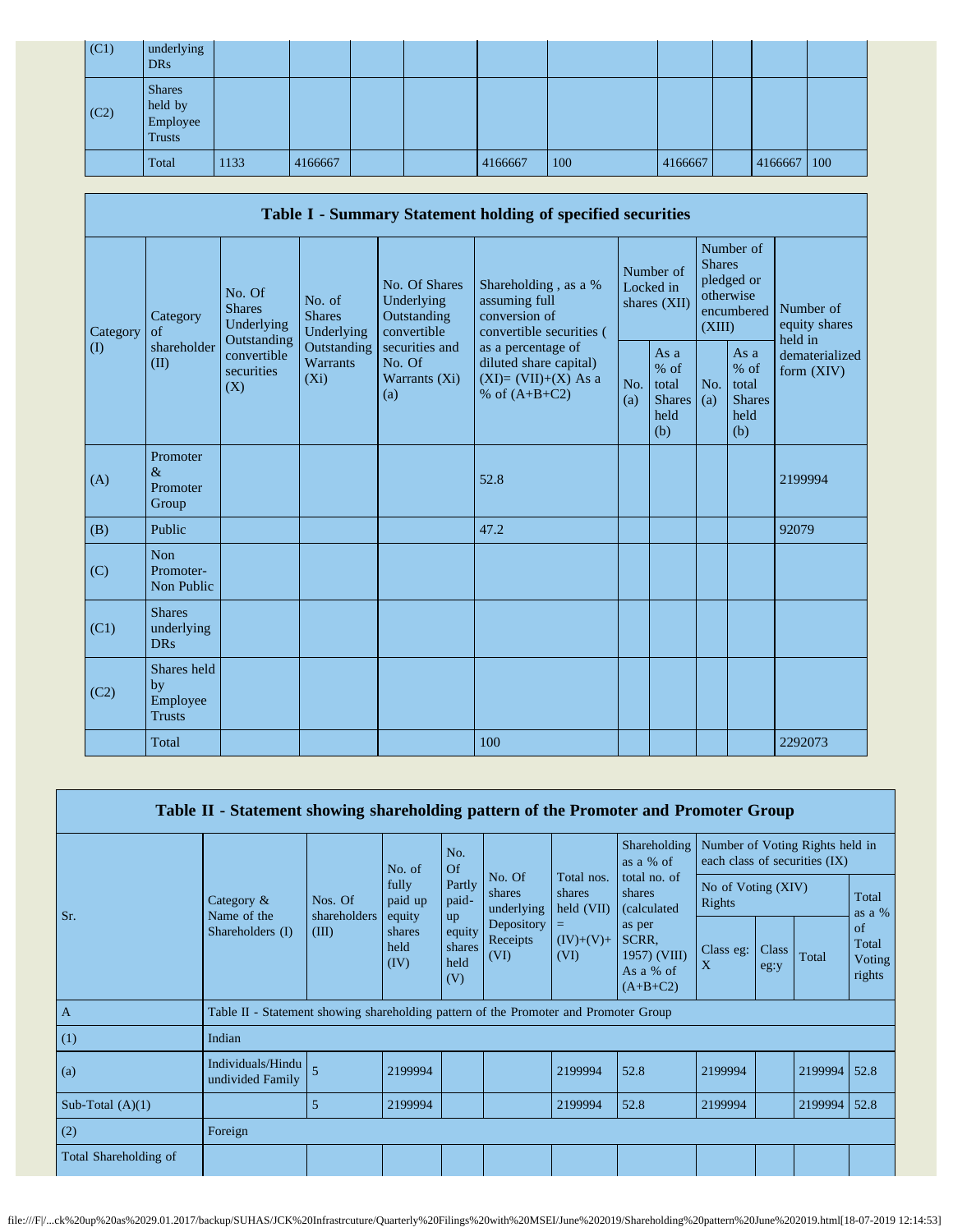| Promoter and Promoter<br>Group $(A)=(A)(1)+(A)(2)$                |                                                                                                                     | 5                                                                                             | 2199994 |  |  | 2199994 | 52.8  | 2199994 |  | 2199994 | 52.8  |
|-------------------------------------------------------------------|---------------------------------------------------------------------------------------------------------------------|-----------------------------------------------------------------------------------------------|---------|--|--|---------|-------|---------|--|---------|-------|
| $\, {\bf B}$                                                      | Table III - Statement showing shareholding pattern of the Public shareholder                                        |                                                                                               |         |  |  |         |       |         |  |         |       |
| (1)                                                               | <b>Institutions</b>                                                                                                 |                                                                                               |         |  |  |         |       |         |  |         |       |
| (f)                                                               | Financial<br>Institutions/<br><b>Banks</b>                                                                          | 1                                                                                             | 63000   |  |  | 63000   | 1.51  | 63000   |  | 63000   | 1.51  |
| Sub-Total $(B)(1)$                                                |                                                                                                                     | $\mathbf{1}$                                                                                  | 63000   |  |  | 63000   | 1.51  | 63000   |  | 63000   | 1.51  |
| (3)                                                               | Non-institutions                                                                                                    |                                                                                               |         |  |  |         |       |         |  |         |       |
| (a(i))                                                            | Individuals -<br>i.Individual<br>shareholders<br>holding nominal<br>share capital up<br>to Rs. 2 lakhs.             | 1112                                                                                          | 755841  |  |  | 755841  | 18.14 | 755841  |  | 755841  | 18.14 |
| (a(ii))                                                           | Individuals - ii.<br>Individual<br>shareholders<br>holding nominal<br>share capital in<br>excess of Rs. 2<br>lakhs. | 13                                                                                            | 1142165 |  |  | 1142165 | 27.41 | 1142165 |  | 1142165 | 27.41 |
| (e)                                                               | Any Other<br>(specify)                                                                                              | $\overline{2}$                                                                                | 5667    |  |  | 5667    | 0.14  | 5667    |  | 5667    | 0.14  |
| Sub-Total $(B)(3)$                                                |                                                                                                                     | 1127                                                                                          | 1903673 |  |  | 1903673 | 45.69 | 1903673 |  | 1903673 | 45.69 |
| <b>Total Public</b><br>Shareholding<br>$(B)=(B)(1)+(B)(2)+(B)(3)$ |                                                                                                                     | 1128                                                                                          | 1966673 |  |  | 1966673 | 47.2  | 1966673 |  | 1966673 | 47.2  |
| $\overline{C}$                                                    |                                                                                                                     | Table IV - Statement showing shareholding pattern of the Non Promoter- Non Public shareholder |         |  |  |         |       |         |  |         |       |
| Total $(A+B+C2)$                                                  |                                                                                                                     | 1133                                                                                          | 4166667 |  |  | 4166667 | 100   | 4166667 |  | 4166667 | 100   |
| Total $(A+B+C)$                                                   |                                                                                                                     | 1133                                                                                          | 4166667 |  |  | 4166667 | 100   | 4166667 |  | 4166667 | 100   |

|                                                                                    |                                                                                          |                                                                              |                                                                                                                                                                                                                                                                                                                                                                                                         | Table II - Statement showing shareholding pattern of the Promoter and Promoter Group |  |                                       |            |                                                         |                                |
|------------------------------------------------------------------------------------|------------------------------------------------------------------------------------------|------------------------------------------------------------------------------|---------------------------------------------------------------------------------------------------------------------------------------------------------------------------------------------------------------------------------------------------------------------------------------------------------------------------------------------------------------------------------------------------------|--------------------------------------------------------------------------------------|--|---------------------------------------|------------|---------------------------------------------------------|--------------------------------|
| Sr.                                                                                | No. Of<br><b>Shares</b><br>Underlying<br>Outstanding<br>convertible<br>securities<br>(X) | No. of<br><b>Shares</b><br>Underlying                                        | Number of<br>No. Of Shares<br>Shareholding, as a<br>Locked in<br>Underlying<br>% assuming full<br>shares $(XII)$<br>conversion of<br>Outstanding<br>convertible<br>convertible securities<br>securities and<br>(as a percentage of<br>As $a$<br>No. Of<br>diluted share capital)<br>$%$ of<br>$(XI)=(VII)+(X) As$<br>Warrants $(X_i)$<br>total<br>No.<br>a % of $(A+B+C2)$<br>(a)<br>(a)<br>held<br>(b) | Number of<br><b>Shares</b><br>pledged or<br>otherwise<br>encumbered<br>(XIII)        |  | Number of<br>equity shares<br>held in |            |                                                         |                                |
|                                                                                    |                                                                                          | Outstanding<br><b>Warrants</b><br>$(X_i)$                                    |                                                                                                                                                                                                                                                                                                                                                                                                         |                                                                                      |  | <b>Shares</b>                         | No.<br>(a) | As a<br>$%$ of<br>total<br><b>Shares</b><br>held<br>(b) | dematerialized<br>form $(XIV)$ |
| $\overline{A}$                                                                     |                                                                                          |                                                                              |                                                                                                                                                                                                                                                                                                                                                                                                         | Table II - Statement showing shareholding pattern of the Promoter and Promoter Group |  |                                       |            |                                                         |                                |
| (1)                                                                                | Indian                                                                                   |                                                                              |                                                                                                                                                                                                                                                                                                                                                                                                         |                                                                                      |  |                                       |            |                                                         |                                |
| (a)                                                                                |                                                                                          |                                                                              |                                                                                                                                                                                                                                                                                                                                                                                                         | 52.8                                                                                 |  |                                       |            |                                                         | 2199994                        |
| Sub-Total $(A)(1)$                                                                 |                                                                                          |                                                                              |                                                                                                                                                                                                                                                                                                                                                                                                         | 52.8                                                                                 |  |                                       |            |                                                         | 2199994                        |
| (2)                                                                                | Foreign                                                                                  |                                                                              |                                                                                                                                                                                                                                                                                                                                                                                                         |                                                                                      |  |                                       |            |                                                         |                                |
| Total Shareholding of<br><b>Promoter and Promoter</b><br>Group $(A)=(A)(1)+(A)(2)$ |                                                                                          |                                                                              |                                                                                                                                                                                                                                                                                                                                                                                                         | 52.8                                                                                 |  |                                       |            |                                                         | 2199994                        |
| B                                                                                  |                                                                                          | Table III - Statement showing shareholding pattern of the Public shareholder |                                                                                                                                                                                                                                                                                                                                                                                                         |                                                                                      |  |                                       |            |                                                         |                                |
|                                                                                    |                                                                                          |                                                                              |                                                                                                                                                                                                                                                                                                                                                                                                         |                                                                                      |  |                                       |            |                                                         |                                |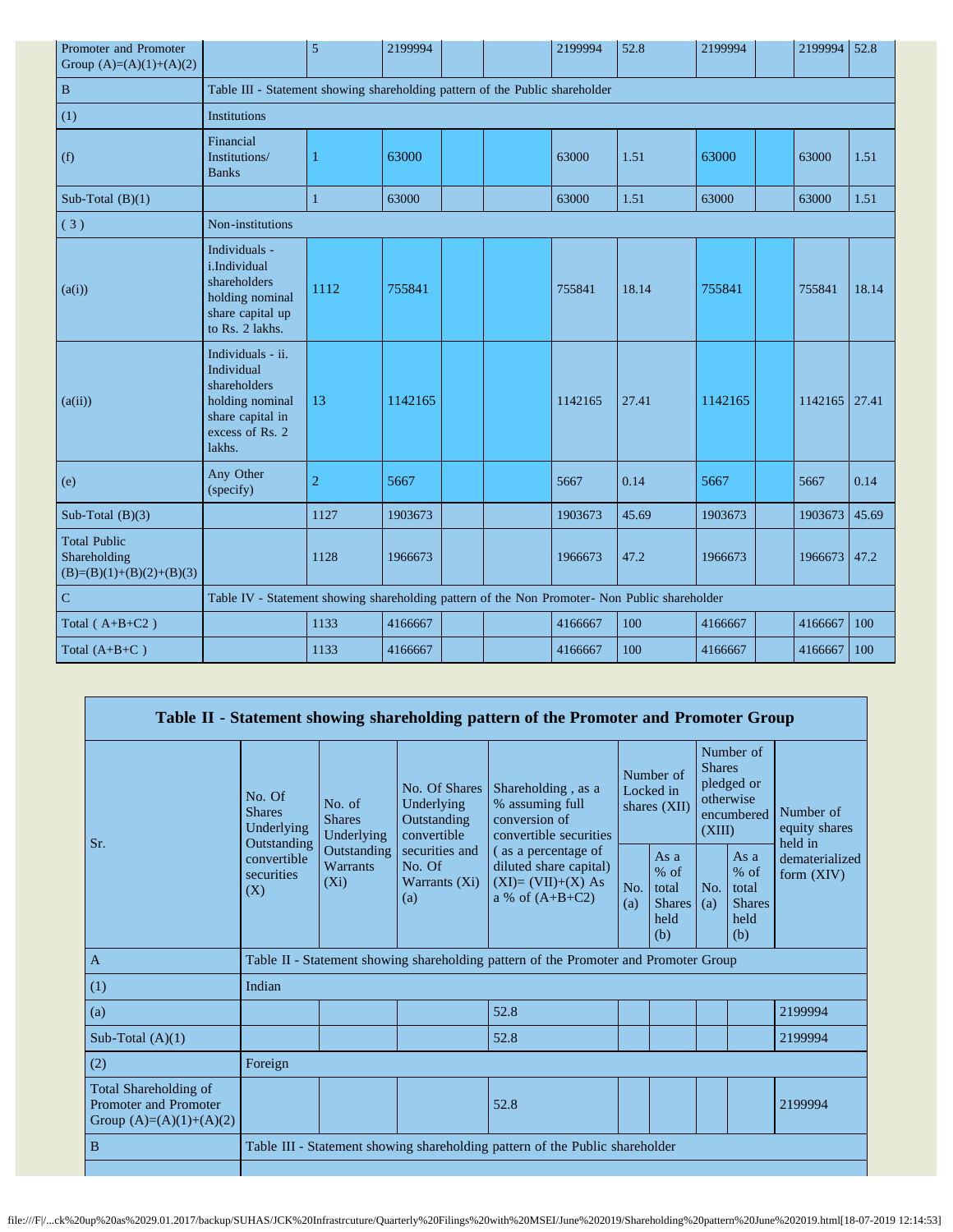| (1)                                                               | Institutions     |  |                                                                                               |  |  |          |
|-------------------------------------------------------------------|------------------|--|-----------------------------------------------------------------------------------------------|--|--|----------|
| (f)                                                               |                  |  | 1.51                                                                                          |  |  | 63000    |
| Sub-Total $(B)(1)$                                                |                  |  | 1.51                                                                                          |  |  | 63000    |
| (3)                                                               | Non-institutions |  |                                                                                               |  |  |          |
| (a(i))                                                            |                  |  | 18.14                                                                                         |  |  | 29079    |
| (a(ii))                                                           |                  |  | 27.41                                                                                         |  |  | $\Omega$ |
| (e)                                                               |                  |  | 0.14                                                                                          |  |  | $\Omega$ |
| Sub-Total $(B)(3)$                                                |                  |  | 45.69                                                                                         |  |  | 29079    |
| <b>Total Public</b><br>Shareholding<br>$(B)=(B)(1)+(B)(2)+(B)(3)$ |                  |  | 47.2                                                                                          |  |  | 92079    |
| $\mathbf C$                                                       |                  |  | Table IV - Statement showing shareholding pattern of the Non Promoter- Non Public shareholder |  |  |          |
| Total $(A+B+C2)$                                                  |                  |  | 100                                                                                           |  |  | 2292073  |
| Total $(A+B+C)$                                                   |                  |  | 100                                                                                           |  |  | 2292073  |

| <b>Individuals/Hindu undivided Family</b>                                                                            |                                                               |                              |                             |                                |                                |                          |  |  |
|----------------------------------------------------------------------------------------------------------------------|---------------------------------------------------------------|------------------------------|-----------------------------|--------------------------------|--------------------------------|--------------------------|--|--|
| Searial No.                                                                                                          | $\mathbf{1}$                                                  | $\mathbf 2$                  | 3                           | 4                              | $\sqrt{5}$                     |                          |  |  |
| Name of the<br>Shareholders (I)                                                                                      | <b>SHRUTI</b><br><b>KAPUR</b>                                 | <b>JYOTI</b><br><b>KAPUR</b> | <b>USHA</b><br><b>KAPUR</b> | <b>DEVIKA</b><br><b>KHANNA</b> | <b>KRISHAN</b><br><b>KAPUR</b> | Click here to go<br>back |  |  |
| PAN (II)                                                                                                             | ACMPK1679D                                                    | AGGPK8248N                   | AGGPK8247D                  | ACMPK1677P                     | AHWPK8187F                     | Total                    |  |  |
| No. of fully paid<br>up equity shares<br>held (IV)                                                                   | 186000                                                        | 251667                       | 261667                      | 599883                         | 900777                         | 2199994                  |  |  |
| No. Of Partly<br>paid-up equity<br>shares held (V)                                                                   |                                                               |                              |                             |                                |                                |                          |  |  |
| No. Of shares<br>underlying<br>Depository<br>Receipts (VI)                                                           |                                                               |                              |                             |                                |                                |                          |  |  |
| Total nos. shares<br>held $(VII) =$<br>$(IV)+(V)+(VI)$                                                               | 186000                                                        | 251667                       | 261667                      | 599883                         | 900777                         | 2199994                  |  |  |
| Shareholding as a<br>% of total no. of<br>shares (calculated<br>as per SCRR,<br>1957) (VIII) As a<br>% of $(A+B+C2)$ | 4.46                                                          | 6.04                         | 6.28                        | 14.4                           | 21.62                          | 52.8                     |  |  |
|                                                                                                                      | Number of Voting Rights held in each class of securities (IX) |                              |                             |                                |                                |                          |  |  |
| Class eg:X                                                                                                           | 186000                                                        | 251667                       | 261667                      | 599883                         | 900777                         | 2199994                  |  |  |
| Class eg:y                                                                                                           |                                                               |                              |                             |                                |                                |                          |  |  |
| Total                                                                                                                | 186000                                                        | 251667                       | 261667                      | 599883                         | 900777                         | 2199994                  |  |  |
| Total as a % of<br><b>Total Voting rights</b>                                                                        | 4.46                                                          | 6.04                         | 6.28                        | 14.4                           | 21.62                          | 52.8                     |  |  |
| No. Of Shares<br>Underlying<br>Outstanding<br>convertible<br>securities $(X)$                                        |                                                               |                              |                             |                                |                                |                          |  |  |
| No. of Shares<br>Underlying                                                                                          |                                                               |                              |                             |                                |                                |                          |  |  |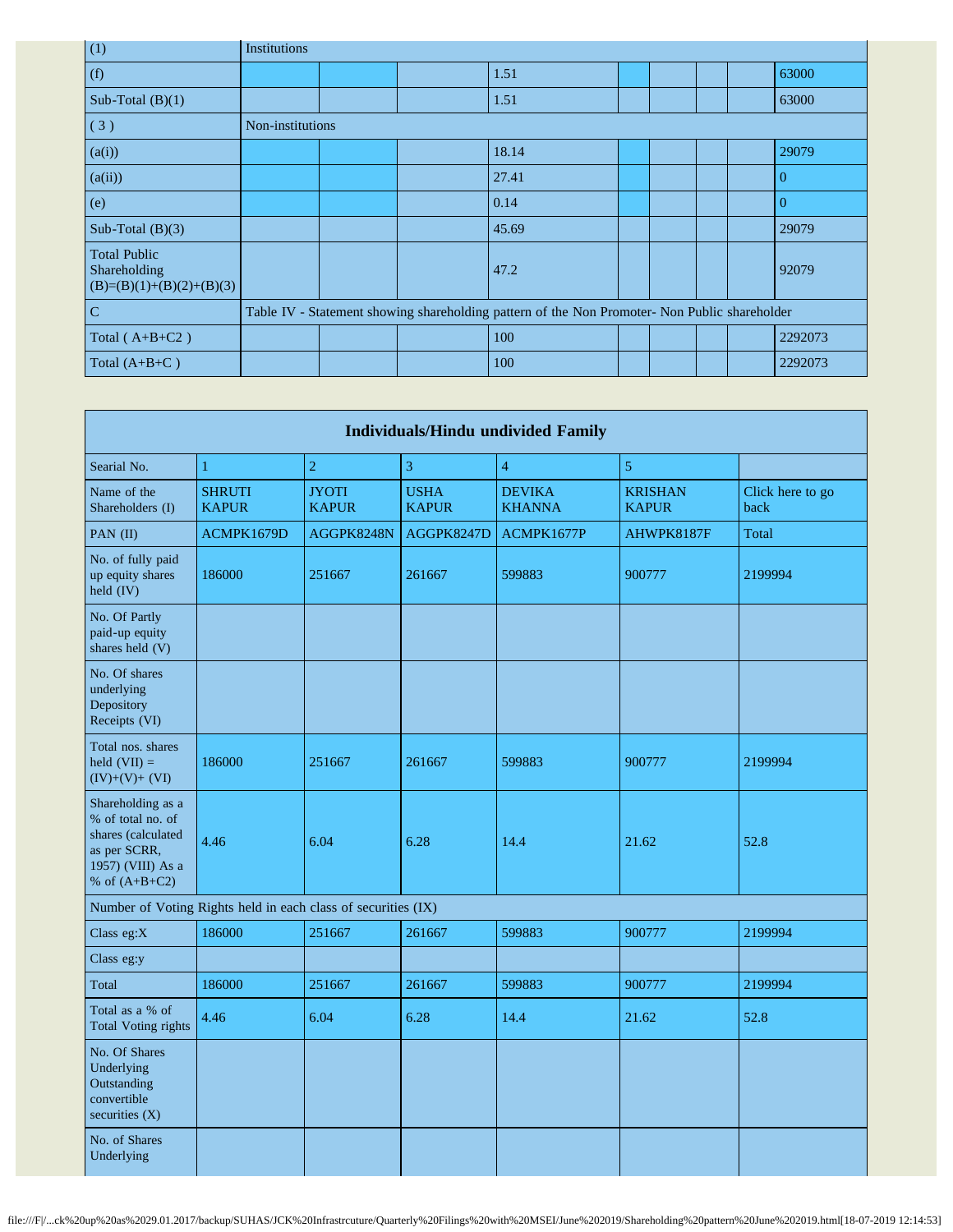| Outstanding<br>Warrants (Xi)                                                                                                                                                             |        |        |        |        |        |         |
|------------------------------------------------------------------------------------------------------------------------------------------------------------------------------------------|--------|--------|--------|--------|--------|---------|
| No. Of Shares<br>Underlying<br>Outstanding<br>convertible<br>securities and No.<br>Of Warrants (Xi)<br>(a)                                                                               |        |        |        |        |        |         |
| Shareholding, as a<br>% assuming full<br>conversion of<br>convertible<br>securities (as a<br>percentage of<br>diluted share<br>capital) (XI)=<br>$(VII)+(Xi)(a)$ As a<br>% of $(A+B+C2)$ | 4.46   | 6.04   | 6.28   | 14.4   | 21.62  | 52.8    |
| Number of Locked in shares (XII)                                                                                                                                                         |        |        |        |        |        |         |
| No. $(a)$                                                                                                                                                                                |        |        |        |        |        |         |
| As a % of total<br>Shares held (b)                                                                                                                                                       |        |        |        |        |        |         |
| Number of Shares pledged or otherwise encumbered (XIII)                                                                                                                                  |        |        |        |        |        |         |
| No. $(a)$                                                                                                                                                                                |        |        |        |        |        |         |
| As a % of total<br>Shares held (b)                                                                                                                                                       |        |        |        |        |        |         |
| Number of equity<br>shares held in<br>dematerialized<br>form (XIV)                                                                                                                       | 186000 | 251667 | 261667 | 599883 | 900777 | 2199994 |
| Reason for not providing PAN                                                                                                                                                             |        |        |        |        |        |         |
| Reason for not<br>providing PAN                                                                                                                                                          |        |        |        |        |        |         |
| Shareholder type                                                                                                                                                                         |        |        |        |        |        |         |

|                                                            | <b>Financial Institutions/ Banks</b> |                       |  |  |  |  |  |  |  |
|------------------------------------------------------------|--------------------------------------|-----------------------|--|--|--|--|--|--|--|
| Searial No.                                                |                                      |                       |  |  |  |  |  |  |  |
| Name of the<br>Shareholders (I)                            | <b>ICICI BANK LIMITED</b>            | Click here to go back |  |  |  |  |  |  |  |
| PAN (II)                                                   | AAACI1195H                           | Total                 |  |  |  |  |  |  |  |
| No. of fully paid<br>up equity shares<br>held $(IV)$       | 63000                                | 63000                 |  |  |  |  |  |  |  |
| No. Of Partly<br>paid-up equity<br>shares held (V)         |                                      |                       |  |  |  |  |  |  |  |
| No. Of shares<br>underlying<br>Depository<br>Receipts (VI) |                                      |                       |  |  |  |  |  |  |  |
| Total nos. shares<br>held $(VII) =$<br>$(IV)+(V)+(VI)$     | 63000                                | 63000                 |  |  |  |  |  |  |  |
| Shareholding as a<br>% of total no. of                     |                                      |                       |  |  |  |  |  |  |  |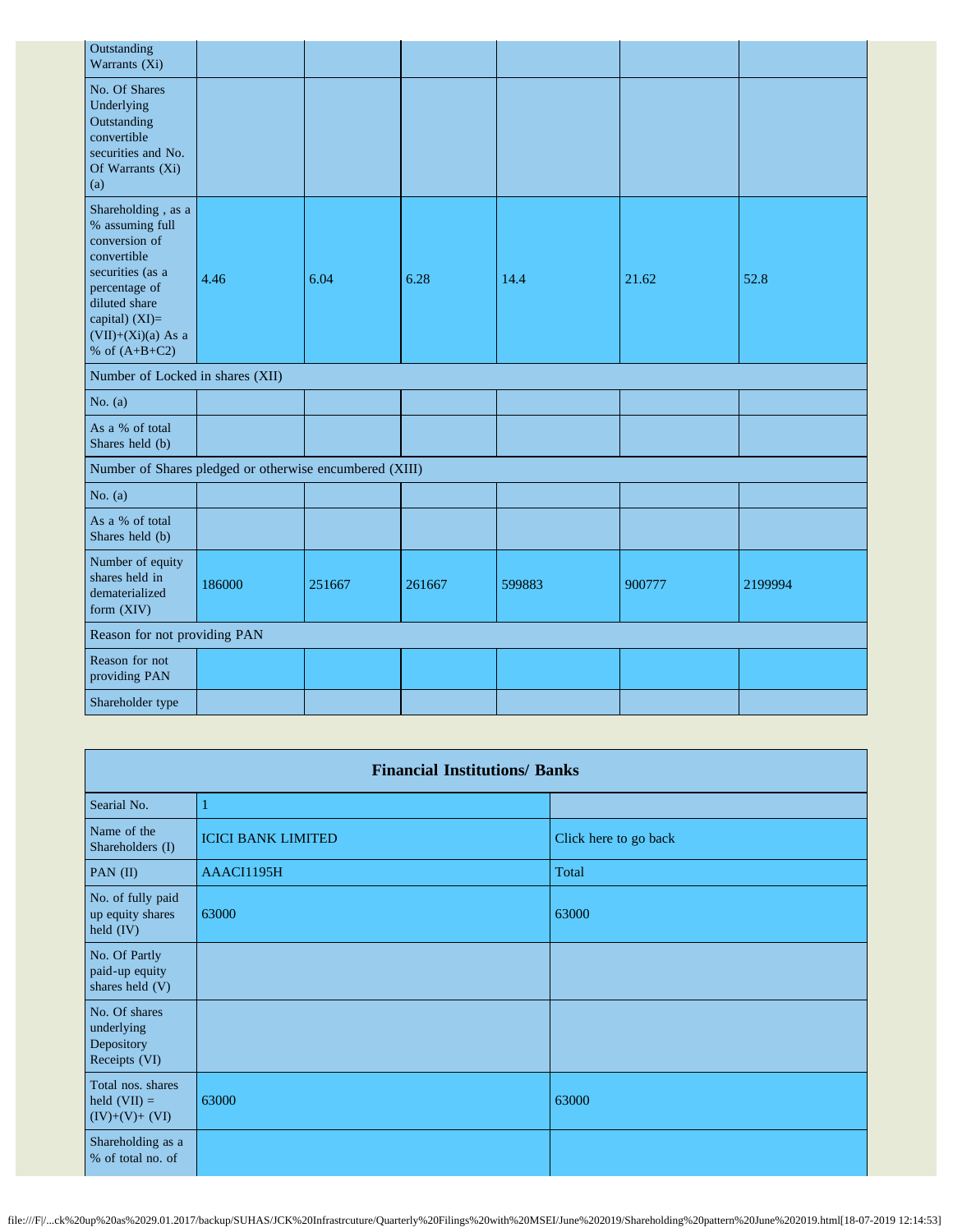| shares (calculated<br>as per SCRR,<br>1957) (VIII) As a<br>% of $(A+B+C2)$                                                                                                         | 1.51  | 1.51  |  |
|------------------------------------------------------------------------------------------------------------------------------------------------------------------------------------|-------|-------|--|
| Number of Voting Rights held in each class of securities (IX)                                                                                                                      |       |       |  |
| Class eg: X                                                                                                                                                                        | 63000 | 63000 |  |
| Class eg:y                                                                                                                                                                         |       |       |  |
| Total                                                                                                                                                                              | 63000 | 63000 |  |
| Total as a % of<br><b>Total Voting rights</b>                                                                                                                                      | 1.51  | 1.51  |  |
| No. Of Shares<br>Underlying<br>Outstanding<br>convertible<br>securities (X)                                                                                                        |       |       |  |
| No. of Shares<br>Underlying<br>Outstanding<br>Warrants (Xi)                                                                                                                        |       |       |  |
| No. Of Shares<br>Underlying<br>Outstanding<br>convertible<br>securities and No.<br>Of Warrants (Xi)<br>(a)                                                                         |       |       |  |
| Shareholding, as a<br>% assuming full<br>conversion of<br>convertible<br>securities (as a<br>percentage of<br>diluted share<br>capital) (XI)=<br>(VII)+(X) As a %<br>of $(A+B+C2)$ | 1.51  | 1.51  |  |
| Number of Locked in shares (XII)                                                                                                                                                   |       |       |  |
| No. (a)                                                                                                                                                                            |       |       |  |
| As a % of total<br>Shares held (b)                                                                                                                                                 |       |       |  |
| Number of equity<br>shares held in<br>dematerialized<br>form (XIV)                                                                                                                 | 63000 | 63000 |  |
| Reason for not providing PAN                                                                                                                                                       |       |       |  |
| Reason for not<br>providing PAN                                                                                                                                                    |       |       |  |

| Individuals - ii. Individual shareholders holding nominal share capital in excess of Rs. 2 lakhs. |                                     |                                     |                              |                                             |                          |
|---------------------------------------------------------------------------------------------------|-------------------------------------|-------------------------------------|------------------------------|---------------------------------------------|--------------------------|
| Searial No.                                                                                       |                                     |                                     |                              |                                             |                          |
| Name of the<br>Shareholders (I)                                                                   | <b>SUDHIR KUMAR</b><br><b>GUPTA</b> | <b>SUSHIL KUMAR</b><br><b>GUPTA</b> | <b>INDU</b><br><b>BALUJA</b> | <b>DEVIDAS NARAINDAS</b><br><b>BUDHRANI</b> | Click here to go<br>back |
| PAN $(II)$                                                                                        | ABCDE1234A                          | AADPG4378G                          | AAGPB1516L                   | ABCDE1234B                                  | Total                    |
| No. of fully paid<br>up equity shares<br>held $(IV)$                                              | 398333                              | 182167                              | 166667                       | 100000                                      | 847167                   |
|                                                                                                   |                                     |                                     |                              |                                             |                          |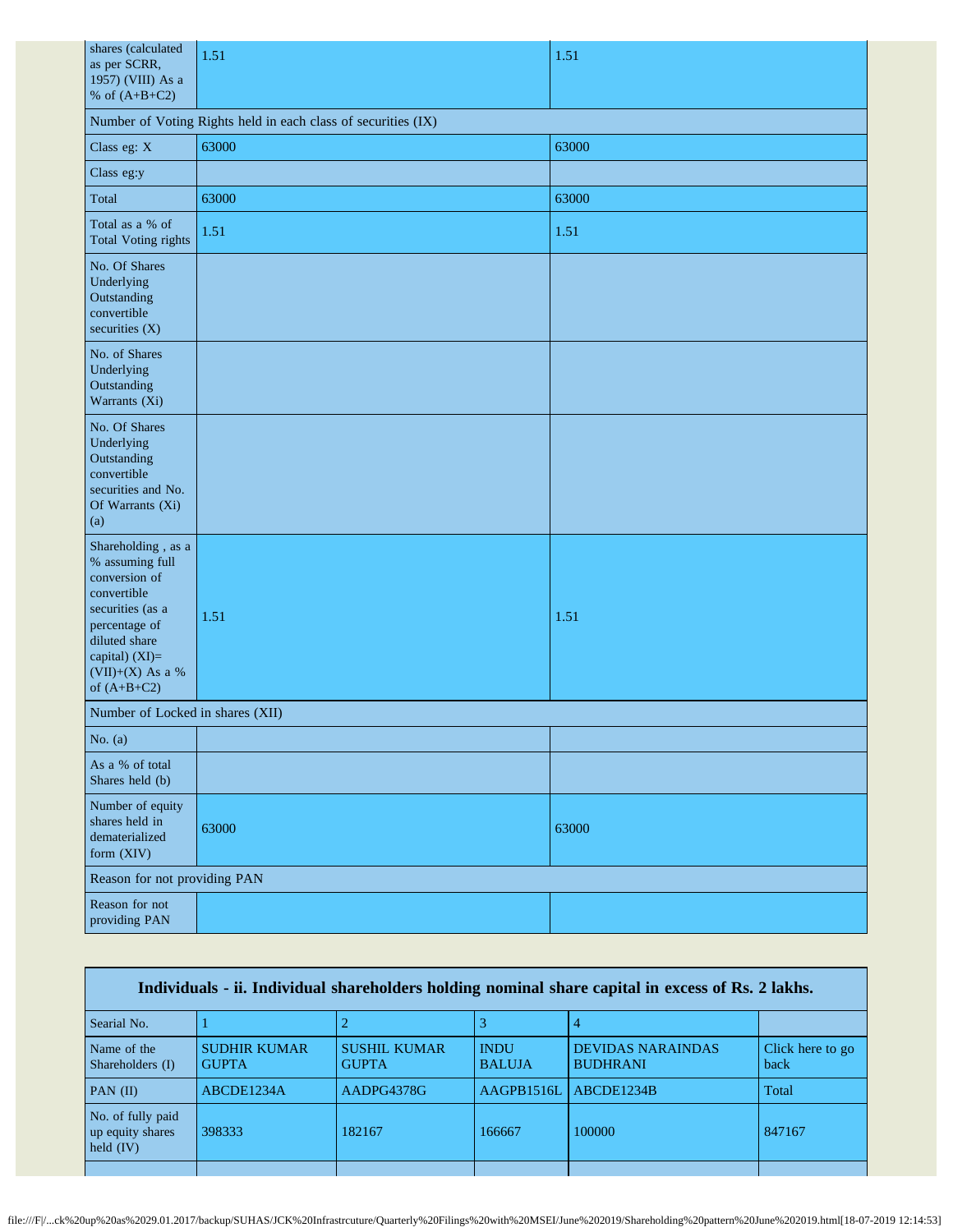| No. Of Partly<br>paid-up equity<br>shares held (V)                                                                                                                                   |                                                               |                  |                  |                  |                  |
|--------------------------------------------------------------------------------------------------------------------------------------------------------------------------------------|---------------------------------------------------------------|------------------|------------------|------------------|------------------|
| No. Of shares<br>underlying<br>Depository<br>Receipts (VI)                                                                                                                           |                                                               |                  |                  |                  |                  |
| Total nos. shares<br>held $(VII) =$<br>$(IV)+(V)+(VI)$                                                                                                                               | 398333                                                        | 182167           | 166667           | 100000           | 847167           |
| Shareholding as a<br>% of total no. of<br>shares (calculated<br>as per SCRR,<br>1957) (VIII) As a<br>% of $(A+B+C2)$                                                                 | 9.56                                                          | 4.37             | 4                | 2.4              | 20.33            |
|                                                                                                                                                                                      | Number of Voting Rights held in each class of securities (IX) |                  |                  |                  |                  |
| Class eg: X                                                                                                                                                                          | 398333                                                        | 182167           | 166667           | 100000           | 847167           |
| Class eg:y                                                                                                                                                                           |                                                               |                  |                  |                  |                  |
| Total                                                                                                                                                                                | 398333                                                        | 182167           | 166667           | 100000           | 847167           |
| Total as a % of<br><b>Total Voting rights</b>                                                                                                                                        | 9.56                                                          | 4.37             | 4                | 2.4              | 20.33            |
| No. Of Shares<br>Underlying<br>Outstanding<br>convertible<br>securities (X)                                                                                                          |                                                               |                  |                  |                  |                  |
| No. of Shares<br>Underlying<br>Outstanding<br>Warrants (Xi)                                                                                                                          |                                                               |                  |                  |                  |                  |
| No. Of Shares<br>Underlying<br>Outstanding<br>convertible<br>securities and No.<br>Of Warrants (Xi)<br>(a)                                                                           |                                                               |                  |                  |                  |                  |
| Shareholding, as a<br>% assuming full<br>conversion of<br>convertible<br>securities (as a<br>percentage of<br>diluted share<br>capital) (XI)=<br>$(VII)+(X)$ As a %<br>of $(A+B+C2)$ | 9.56                                                          | 4.37             | 4                | 2.4              | 20.33            |
| Number of Locked in shares (XII)                                                                                                                                                     |                                                               |                  |                  |                  |                  |
| No. $(a)$                                                                                                                                                                            |                                                               |                  |                  |                  |                  |
| As a % of total<br>Shares held (b)                                                                                                                                                   |                                                               |                  |                  |                  |                  |
| Number of equity<br>shares held in<br>dematerialized<br>form (XIV)                                                                                                                   | $\overline{0}$                                                | $\boldsymbol{0}$ | $\boldsymbol{0}$ | $\boldsymbol{0}$ | $\boldsymbol{0}$ |
| Reason for not providing PAN                                                                                                                                                         |                                                               |                  |                  |                  |                  |
| Reason for not<br>providing PAN                                                                                                                                                      |                                                               |                  |                  |                  |                  |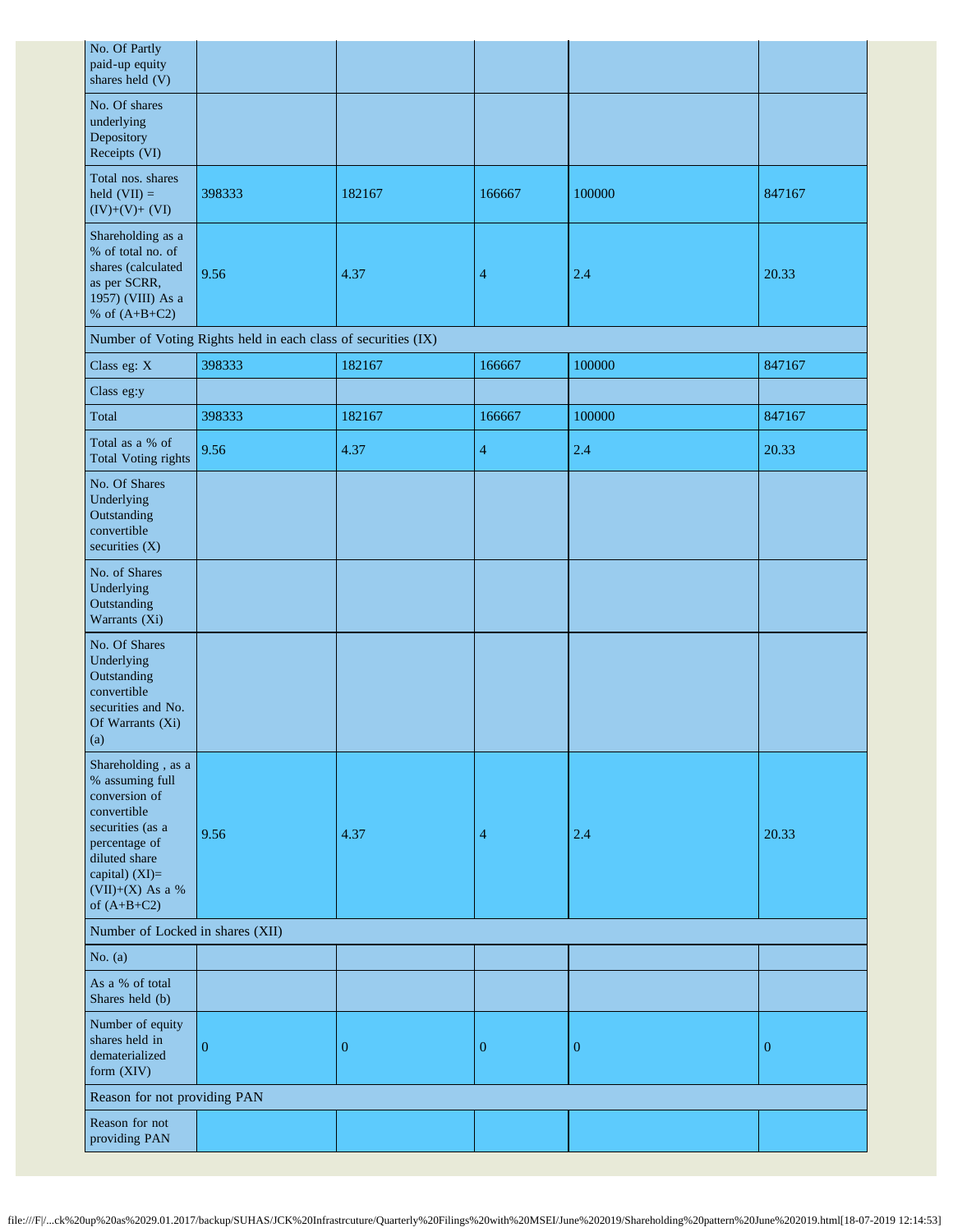| Any Other (specify)                                                                                                  |                                                               |                       |
|----------------------------------------------------------------------------------------------------------------------|---------------------------------------------------------------|-----------------------|
| Searial No.                                                                                                          | $\mathbf{1}$                                                  |                       |
| Category                                                                                                             | <b>Bodies Corporate</b>                                       |                       |
| Category / More<br>than 1 percentage                                                                                 | Category                                                      |                       |
| Name of the<br>Shareholders (I)                                                                                      |                                                               | Click here to go back |
| PAN (II)                                                                                                             |                                                               | Total                 |
| No. of the<br>Shareholders (I)                                                                                       | $\overline{2}$                                                | $\overline{c}$        |
| No. of fully paid<br>up equity shares<br>held (IV)                                                                   | 5667                                                          | 5667                  |
| No. Of Partly<br>paid-up equity<br>shares held (V)                                                                   |                                                               |                       |
| No. Of shares<br>underlying<br>Depository<br>Receipts (VI)                                                           |                                                               |                       |
| Total nos. shares<br>held $(VII) =$<br>$(IV)+(V)+(VI)$                                                               | 5667                                                          | 5667                  |
| Shareholding as a<br>% of total no. of<br>shares (calculated<br>as per SCRR,<br>1957) (VIII) As a<br>% of $(A+B+C2)$ | 0.14                                                          | 0.14                  |
|                                                                                                                      | Number of Voting Rights held in each class of securities (IX) |                       |
| Class eg: X                                                                                                          | 5667                                                          | 5667                  |
| Class eg:y                                                                                                           |                                                               |                       |
| Total                                                                                                                | 5667                                                          | 5667                  |
| Total as a % of<br><b>Total Voting rights</b>                                                                        | 0.14                                                          | 0.14                  |
| No. Of Shares<br>Underlying<br>Outstanding<br>convertible<br>securities $(X)$                                        |                                                               |                       |
| No. of Shares<br>Underlying<br>Outstanding<br>Warrants (Xi)                                                          |                                                               |                       |
| No. Of Shares<br>Underlying<br>Outstanding<br>convertible<br>securities and No.<br>Of Warrants (Xi)<br>(a)           |                                                               |                       |
| Shareholding, as a<br>% assuming full<br>conversion of<br>convertible<br>securities (as a<br>percentage of           | 0.14                                                          | 0.14                  |